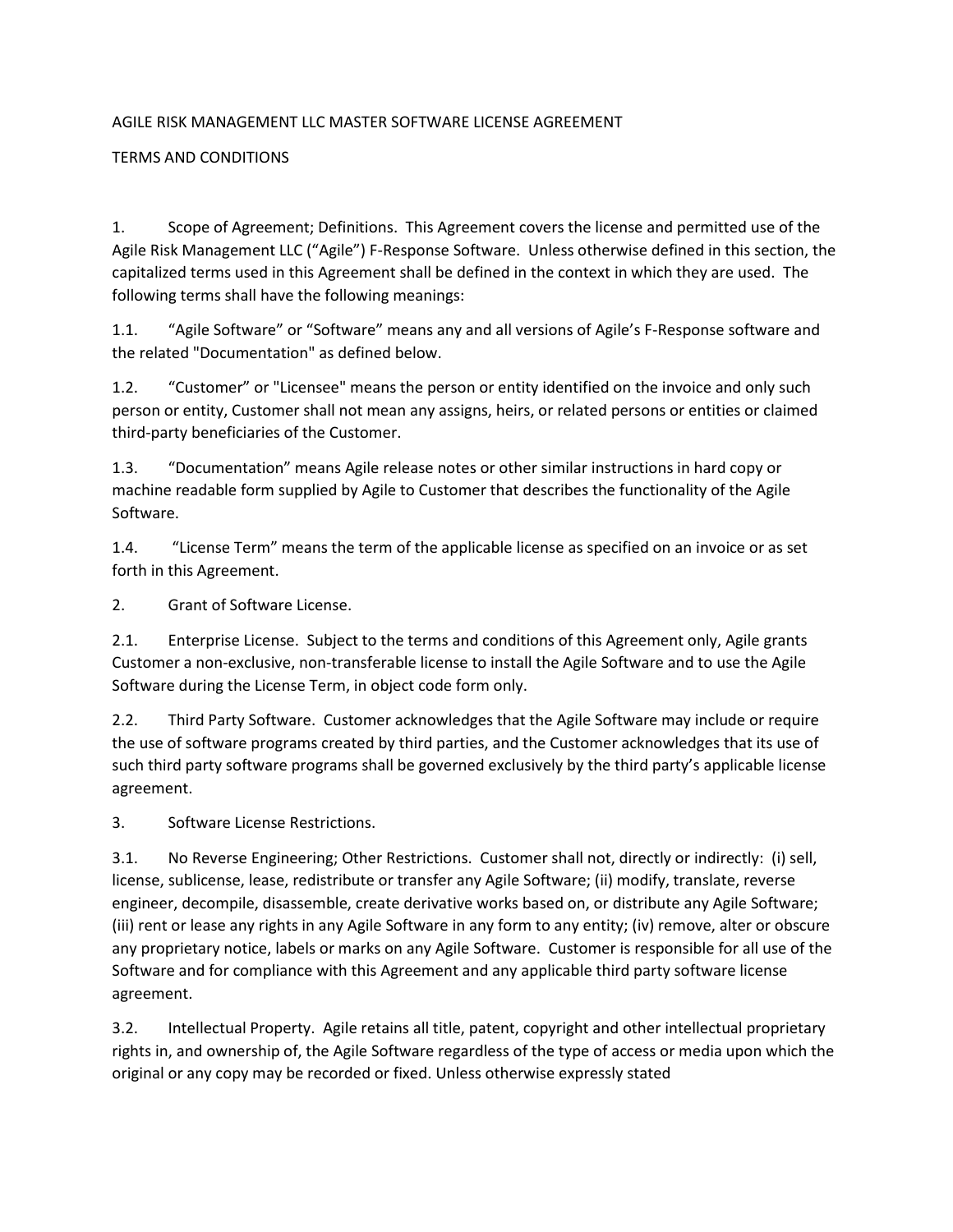herein, this Agreement does not transfer to Customer any title, or other ownership right or interest in any Agile Software. Customer does not acquire any rights, express or implied, other than those expressly granted in this Agreement.

4. Ordering & Fulfillment. Unless otherwise set forth in an Agile-generated Estimate pricing is set forth on the F-Response website and is subject to change at any time. Each order shall be subject to Agile's reasonable acceptance. Unless otherwise set forth in an Agile generated Estimate. Delivery terms are FOB Agile's shipping point.

5. Payments. Customer agrees to pay amounts invoiced by Agile for the license granted under this Agreement. If any authority imposes a duty, tax or similar levy (other than taxes based on Agile's income), Customer agrees to pay, or to promptly reimburse Agile for, all such amounts. Unless otherwise indicated in an invoice, all Agile invoices are payable thirty (30) days from the date of the invoice. Agile reserves the right to charge and Customer agrees to pay Agile for every unauthorized copy or unauthorized year an amount equal to the cost per copy, per year, per computer, or per user, whichever is greater, as a late payment fee in the event Customer fails to remit payments when due or Customer otherwise violates the payment provisions of this Agreement. In addition to any other rights set forth in this Agreement, Agile may suspend performance or withhold fulfilling new Customer orders in the event Customer has failed to timely remit payment for outstanding and past due invoices.

# 6. Confidentiality.

6.1. Definition. "Confidential Information" means: (a) any non-public technical or business information of a party, including without limitation any information relating to a party's techniques, algorithms, software, know-how, current and future products and services, research, engineering, vulnerabilities, designs, financial information, procurement requirements, manufacturing, customer lists, business forecasts, marketing plans and information; (b) any other information of a party that is disclosed in writing and is conspicuously designated as "Confidential" at the time of disclosure or that is disclosed orally and is identified as "Confidential" at the time of disclosure; or (c) the specific terms and conditions of this Agreement.

6.2. Exclusions. Confidential Information shall not include information which: (i) is or becomes generally known to the public through no fault or breach of this Agreement by the receiving Party; (ii) the receiving Party can demonstrate by written evidence was rightfully in the receiving Party's possession at the time of disclosure, without an obligation of confidentiality; (iii) is independently developed by the receiving Party without use of or access to the disclosing Party's Confidential Information or otherwise in breach of this Agreement; (iv) the receiving Party rightfully obtains from a third party not under a duty of confidentiality and without restriction on use or disclosure, or (v) is required to be disclosed pursuant to, or by, any applicable laws, rules, regulatory authority, court order or other legal process to do so, provided that the Receiving Party shall, promptly upon learning that such disclosure is required, give written notice of such disclosure to the Disclosing Party.

6.3. Obligations. Each Party shall maintain in confidence all Confidential Information of the disclosing Party that is delivered to the receiving Party and will not use such Confidential Information except as expressly permitted herein. Each Party will take all reasonable measures to maintain the confidentiality of such Confidential Information, but in no event less than the measures it uses to protect its own Confidential Information. Each Party will limit the disclosure of such Confidential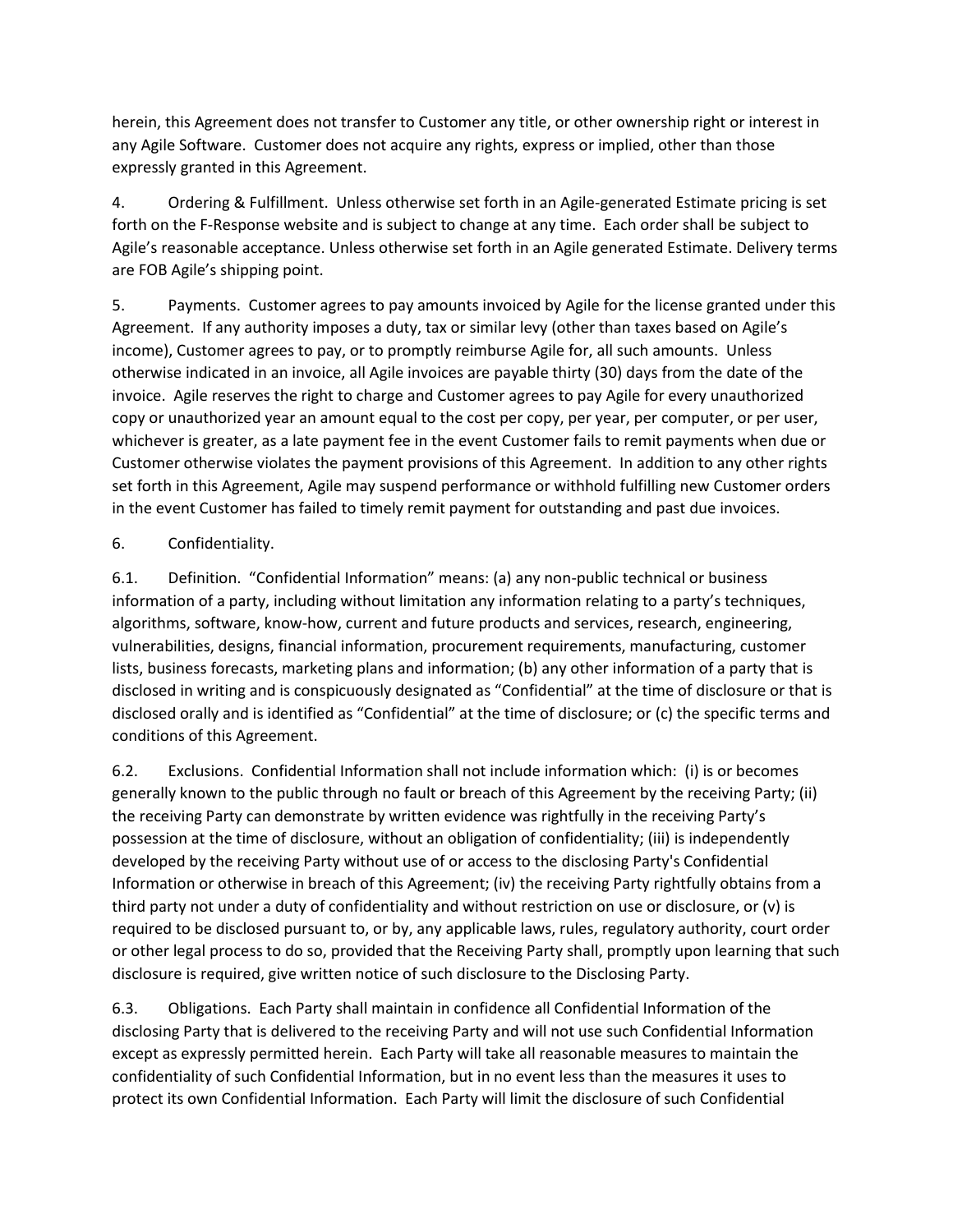Information to those of its employees with a bona fide need to access such Confidential Information in order to exercise its rights and obligations under this Agreement provided that all such employees are bound by a written non-disclosure agreement that contains restrictions at least as protective as those set forth herein.

6.4. Injunctive Relief. Each Party understands and agrees that the other Party will suffer irreparable harm in the event that the receiving Party of Confidential Information breaches any of its obligations under this section and that monetary damages will be inadequate to compensate the non-breaching Party. In the event of a breach or threatened breach of any of the provisions of this section, the nonbreaching Party, in addition to and not in limitation of any other rights, remedies or damages available to it at law or in equity, shall be entitled to a temporary restraining order, preliminary injunction and/or permanent injunction in order to prevent or to restrain any such breach by the other Party.

7. DISCLAIMER OF WARRANTIES. TO THE MAXIMUM EXTENT PERMITTED BY APPLICABLE LAW, AGILE AND ITS SUPPLIERS PROVIDE THE SOFTWARE AND SUPPORT SERVICES (IF ANY) AS IS AND WITH ALL FAULTS, AND HEREBY DISCLAIM ALL OTHER WARRANTIES AND CONDITIONS, WHETHER EXPRESS, IMPLIED OR STATUTORY, INCLUDING, BUT NOT LIMITED TO, ANY (IF ANY) IMPLIED WARRANTIES, DUTIES OR CONDITIONS OF MERCHANTABILITY, OF FITNESS FOR A PARTICULAR PURPOSE, OF RELIABILITY OR AVAILABILITY, OF ACCURACY OR COMPLETENESS OF RESPONSES, OF RESULTS, OF WORKMANLIKE EFFORT, OF LACK OF VIRUSES, AND OF LACK OF NEGLIGENCE, ALL WITH REGARD TO THE SOFTWARE, AND THE PROVISION OF OR FAILURE TO PROVIDE SUPPORT OR OTHER SERVICES, INFORMATION, SOFTWARE, AND RELATED CONTENT THROUGH THE SOFTWARE OR OTHERWISE ARISING OUT OF THE USE OF THE SOFTWARE. ALSO, THERE IS NO WARRANTY OR CONDITION OF TITLE, QUIET ENJOYMENT, QUIET POSSESSION, CORRESPONDENCE TO DESCRIPTION OR NON-INFRINGEMENT WITH REGARD TO THE SOFTWARE.

# 8. Limitations and Exclusions.

8.1. Limitation of Liability and Remedies. NOTWITHSTANDING ANY DAMAGES THAT YOU MIGHT INCUR FOR ANY REASON WHATSOEVER (INCLUDING, WITHOUT LIMITATION, ALL DAMAGES REFERENCED ABOVE AND ALL DIRECT OR GENERAL DAMAGES IN CONTRACT OR ANY OTHER THEORY IN LAW OR IN EQUITY), THE ENTIRE LIABILITY OF EITHER PARTY AND WITH RESPECT TO AGILE, ANY OF ITS SUPPLIERS, UNDER ANY PROVISION OF THIS AGREEMENT AND THE EXCLUSIVE REMEDY HEREUNDER SHALL BE LIMITED TO THREE TIMES THE TOTAL AMOUNT PAID BY CUSTOMER FOR THE LICENSE; PROVIDED, HOWEVER THAT THIS LIMITATION DOES NOT APPLY TO ANY OF THE FOLLOWING: (A) A PARTY'S BREACH OF ITS CONFIDENTIALITY OBLIGATIONS UNDER THIS AGREEMENT; OR (B) ANY GROSS NEGLIGENCE OR WILLFUL MISCONDUCT BY A PARTY. THE FOREGOING LIMITATIONS, EXCLUSIONS AND DISCLAIMERS SHALL APPLY TO THE MAXIMUM EXTENT PERMITTED BY APPLICABLE LAW, EVEN IF ANY REMEDY FAILS ITS ESSENTIAL PURPOSE.

8.2. Exclusion of Incidental, Consequential and Certain Other Damages. TO THE MAXIMUM EXTENT PERMITTED BY APPLICABLE LAW, IN NO EVENT SHALL EITHER PARTY, AND WITH RESPECT TO AGILE, ITS SUPPLIERS, BE LIABLE TO THE OTHER FOR ANY SPECIAL, INCIDENTAL, PUNITIVE, INDIRECT, OR CONSEQUENTIAL DAMAGES WHATSOEVER (INCLUDING, BUT NOT LIMITED TO, DAMAGES FOR LOSS OF PROFITS, FOR BUSINESS INTERRUPTION, FOR PERSONAL INJURY, FOR LOSS OF PRIVACY, FOR FAILURE TO MEET ANY DUTY INCLUDING OF GOOD FAITH OR OF REASONABLE CARE, AND FOR ANY OTHER PECUNIARY OR OTHER LOSS WHATSOEVER) ARISING OUT OF OR IN ANY WAY RELATED TO THE USE OF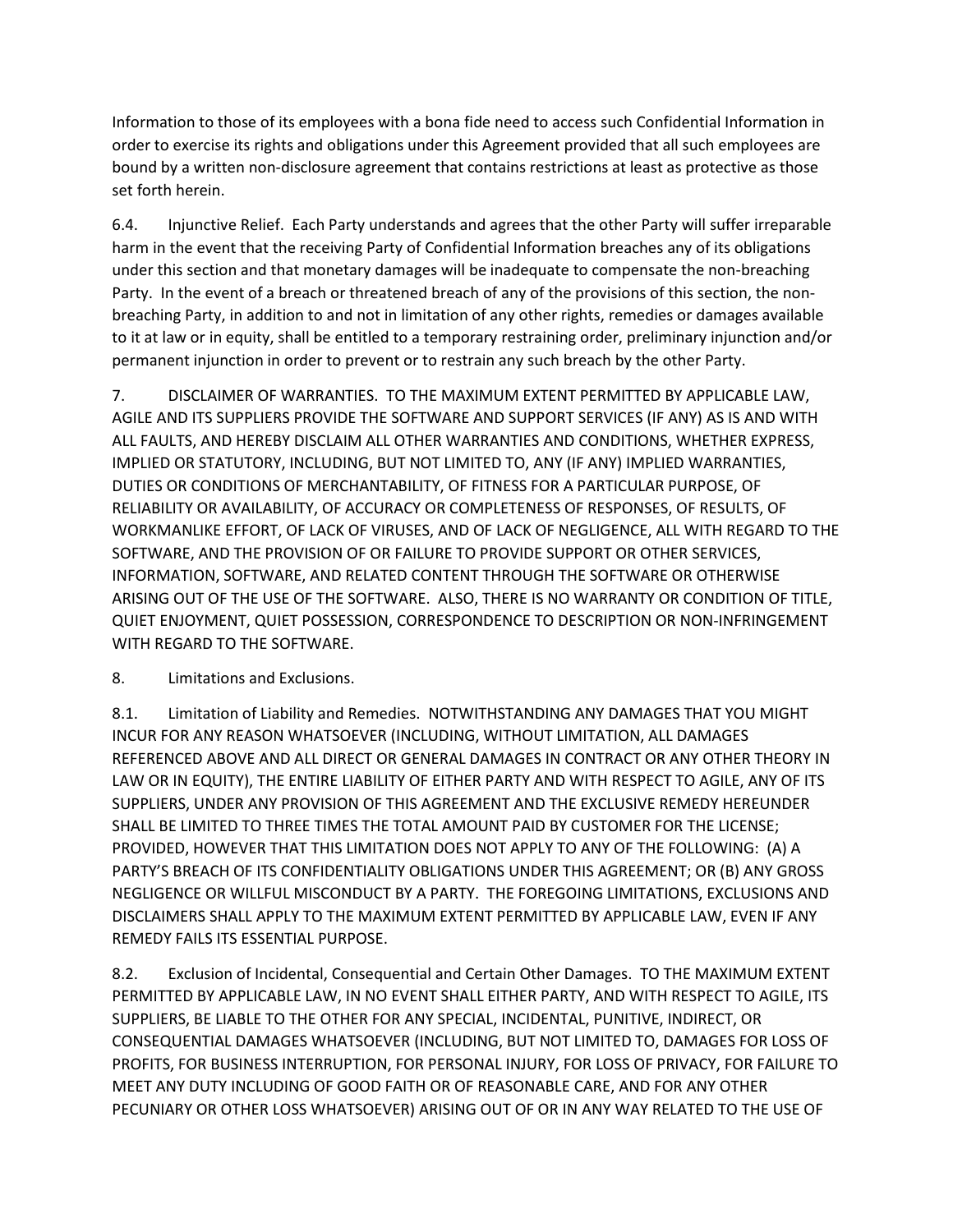OR INABILITY TO USE THE SOFTWARE, THE PROVISION OF OR FAILURE TO PROVIDE SUPPORT OR OTHER SERVICES, INFORMATION, SOFTWARE, AND RELATED CONTENT THROUGH THE SOFTWARE OR OTHERWISE ARISING OUT OF THE USE OF THE SOFTWARE, OR OTHERWISE UNDER OR IN CONNECTION WITH ANY PROVISION OF THIS AGREEMENT, EVEN IN THE EVENT OF THE FAULT, TORT (INCLUDING NEGLIGENCE), MISREPRESENTATION, STRICT LIABILITY, BREACH OF CONTRACT OR BREACH OF WARRANTY OF AGILE OR ANY SUPPLIER, AND EVEN IF AGILE OR ANY SUPPLIER HAS BEEN ADVISED OF THE POSSIBILITY OF SUCH DAMAGES. IN NO EVENT WILL EITHER PARTY BE LIABLE TO THE OTHER PARTY OR TO ANY THIRD PARTY FOR ANY INDIRECT, INCIDENTAL, SPECIAL OR CONSEQUENTIAL, DAMAGES (INCLUDING WITHOUT LIMITATION, LIABILITIES RELATED TO A LOSS OF USE, PROFITS, GOODWILL OR SAVINGS OR A LOSS OR DAMAGE TO ANY SYSTEMS, RECORDS OR DATA), WHETHER SUCH LIABILITY ARISES FROM ANY CLAIM BASED UPON CONTRACT, WARRANTY, TORT (INCLUDING NEGLIGENCE), PRODUCT LIABILITY OR OTHERWISE, EVEN IF ADVISED IN ADVANCE OR AWARE OF THE POSSIBILITY OF ANY SUCH LOSS OR DAMAGE. THE FOREGOING LIMITATIONS OF LIABILITY WILL NOT APPLY TO ANY OF THE FOLLOWING: (A) A PARTY'S BREACH OF ITS CONFIDENTIALITY OBLIGATIONS UNDER THIS AGREEMENT; OR (B) ANY GROSS NEGLIGENCE OR WILLFUL MISCONDUCT BY A PARTY.

8.3. Indemnification. Licensor hereby agrees to indemnify, hold harmless and defend Licensee and any partner, principal, employee or agent thereof against all claims, liabilities, losses, expenses (including attorney's fees and legal expenses related to such defense), fines, penalties, taxes or damages (collectively "Liabilities") asserted by any third party where such Liabilities arise out of or result from: (1) any claim that the Software or Customer's use thereof violates any copyright, trademark, patent and/or any other intellectual property rights; (2) the negligence of Licensor in the course of providing any Services hereunder; or (3) the representations or warranties made by Licensor hereunder, or their breach. Licensee shall promptly notify Licensor of any third party claim and Licensor shall, at Licensee's option, conduct the defense in any such third party action arising as described herein at Licensor's sole expense and Licensee shall cooperate with such defense.

# 9. Verification.

9.1. Agile has the right to request Customer complete a self-audit questionnaire in a form provided by Agile. If an audit reveals unlicensed use of the Agile Software, Customer agrees to promptly order and pay for licenses to permit all past and ongoing usage.

#### 10. Support Services

10.1. Rights and Obligations. This Agreement does not obligate Agile to provide any support services or to support any software provided as part of those services. If Agile does provide support services to you, use of any such support services is governed by the Agile policies and programs described in the user manual, in online documentation, on Agile's support webpage, or in other Agile-provided materials. Any software Agile may provide you as part of support services are governed by this Agreement, unless separate terms are provided.

10.2. Consent to Use of Data. You agree that Agile and its affiliates may collect and use technical information gathered as part of the support services provided to you, if any, related to the Software. Agile may use this information solely to improve our products or to provide customized services or technologies to you and will not disclose this information in a form that personally identifies you.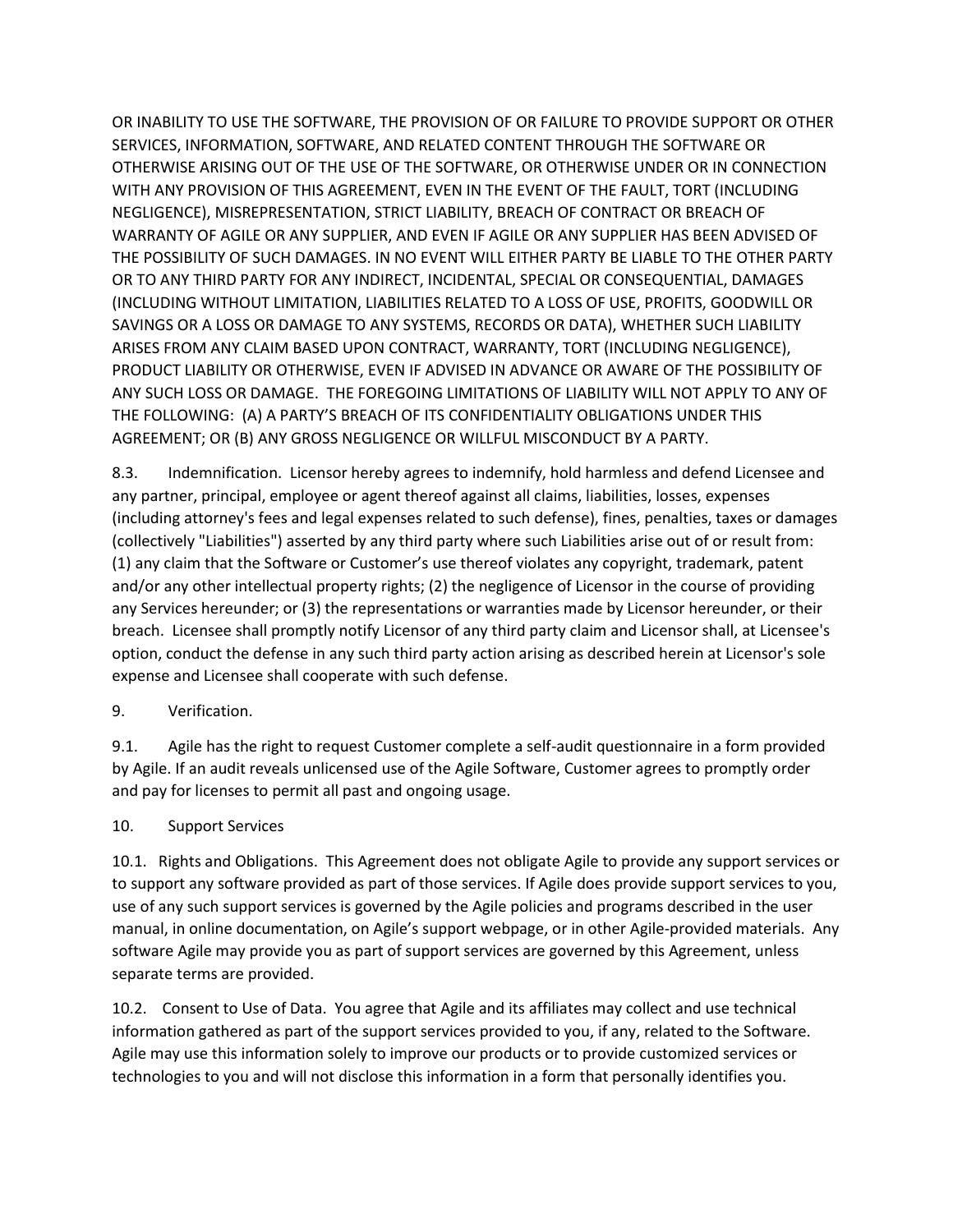### 11. Miscellaneous.

11.1. Legal Compliance; Restricted Rights. Each Party agrees to comply with all applicable Laws. Without limiting the foregoing, Customer agrees to comply with all U.S. export Laws and applicable export Laws of its locality (if Customer is not located in the United States), and Customer agrees not to export any Software or other materials provided by Agile without first obtaining all required authorizations or licenses. In the event the Software is provided to the United States government it is provided with only "LIMITED RIGHTS" and "RESTRICTED RIGHTS" as defined in FAR 52.227-14 if the commercial terms are deemed not to apply.

11.2. Governing Law; Severability. This Agreement (including any addendum or amendment to this Agreement which is included with the Software) are the entire agreement between you and Agile relating to the Software and the support services (if any) and they supersede all prior or contemporaneous oral or written communications, proposals and representations with respect to the Software or any other subject matter covered by this Agreement. To the extent the terms of any Agile policies or programs for support services conflict with the terms of this Agreement, the terms of this Agreement shall control. This Agreement shall be governed by the laws of the State of Florida, USA, without regard to choice-of-law provisions. You and Agile agree to submit to the personal and exclusive jurisdiction of the Florida state court located in Tampa, Florida, and the United States District Court for the Middle District of Florida. If any provision of this Agreement is held to be illegal or unenforceable for any reason, then such provision shall be deemed to be restated so as to be enforceable to the maximum extent permissible under law, and the remainder of this Agreement shall remain in full force and effect. Customer and Agile agree that this Agreement shall not be governed by the U.N. Convention on Contracts for the International Sale of Goods.

11.3. Notices. Any notices under this Agreement will be personally delivered or sent by certified or registered mail, return receipt requested, or by nationally recognized overnight express courier, to the address specified herein or such other address as a Party may specify in writing. Such notices will be effective upon receipt, which may be shown by confirmation of delivery.

11.4. Assignment. Customer may not assign or otherwise transfer this Agreement without the Agile's prior written consent, which consent shall not be unreasonably withheld, conditioned or delayed. This Agreement shall be binding upon and inure to the benefit of the Parties' successors and permitted assigns, if any.

11.5. Force Majeure. Neither Party shall be liable for any delay or failure due to a force majeure event and other causes beyond its reasonable control. This provision shall not apply to any of Customer's payment obligations.

11.6. Redistribution Compliance.

(a) F-Response distributes software libraries developed by The Sleuth Kit ("TSK"). The license information and source code for TSK can be found at http://www.sleuthkit.org/. If any changes have been made by Agile to the TSK libraries distributed with the F-Response software, those changes can be found online at http://www.f-response.com/TSKinfo.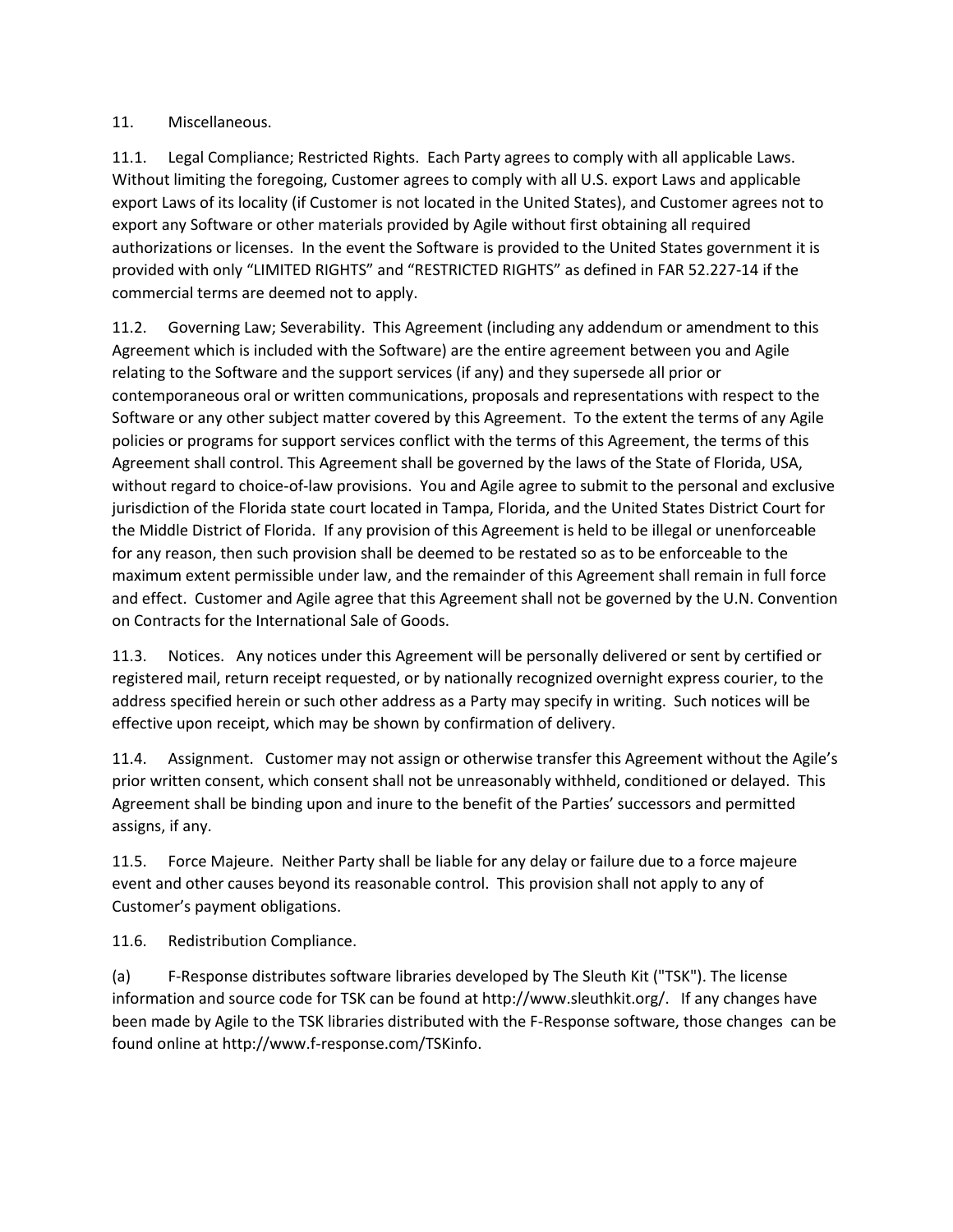(b) A portion of the F-Response Software was derived using source code provided by multiple 3rd parties which requires the following notices be posted herein, and which applies only to the source code. F-Response code is distributed only in binary or object code form. F-Response source

code, and any revised 3rd party code contained within the F-Response source code, is not available for distribution. The name of 3rd parties included below are not being used to endorse or promote this product, nor is the name of the author being used to endorse or promote this product. This information is presented solely to comply with the required license agreements which require reproduction of the following copyright notice, list of conditions and disclaimer:

Copyright (c) 2009-2014 Petri Lehtinen <petri@digip.org>

Permission is hereby granted, free of charge, to any person obtaining a copy of this software and associated documentation files (the "Software"), to deal in the Software without restriction, including without limitation the rights to use, copy, modify, merge, publish, distribute, sublicense, and/or sell copies of the Software, and to permit persons to whom the Software is furnished to do so, subject to the following conditions:

The above copyright notice and this permission notice shall be included in all copies or substantial portions of the Software.

THE SOFTWARE IS PROVIDED "AS IS", WITHOUT WARRANTY OF ANY KIND, EXPRESS OR IMPLIED, INCLUDING BUT NOT LIMITED TO THE WARRANTIES OF MERCHANTABILITY, FITNESS FOR A PARTICULAR PURPOSE AND NONINFRINGEMENT. IN NO EVENT SHALL THE AUTHORS OR COPYRIGHT HOLDERS BE LIABLE FOR ANY CLAIM, DAMAGES OR OTHER LIABILITY, WHETHER IN AN ACTION OF CONTRACT, TORT OR OTHERWISE, ARISING FROM, OUT OF OR IN CONNECTION WITH THE SOFTWARE OR THE USE OR OTHER DEALINGS IN THE SOFTWARE.

====================================================================

Copyright (c) 1998-2011 The OpenSSL Project. All rights reserved. Redistribution and use in source and binary forms, with or without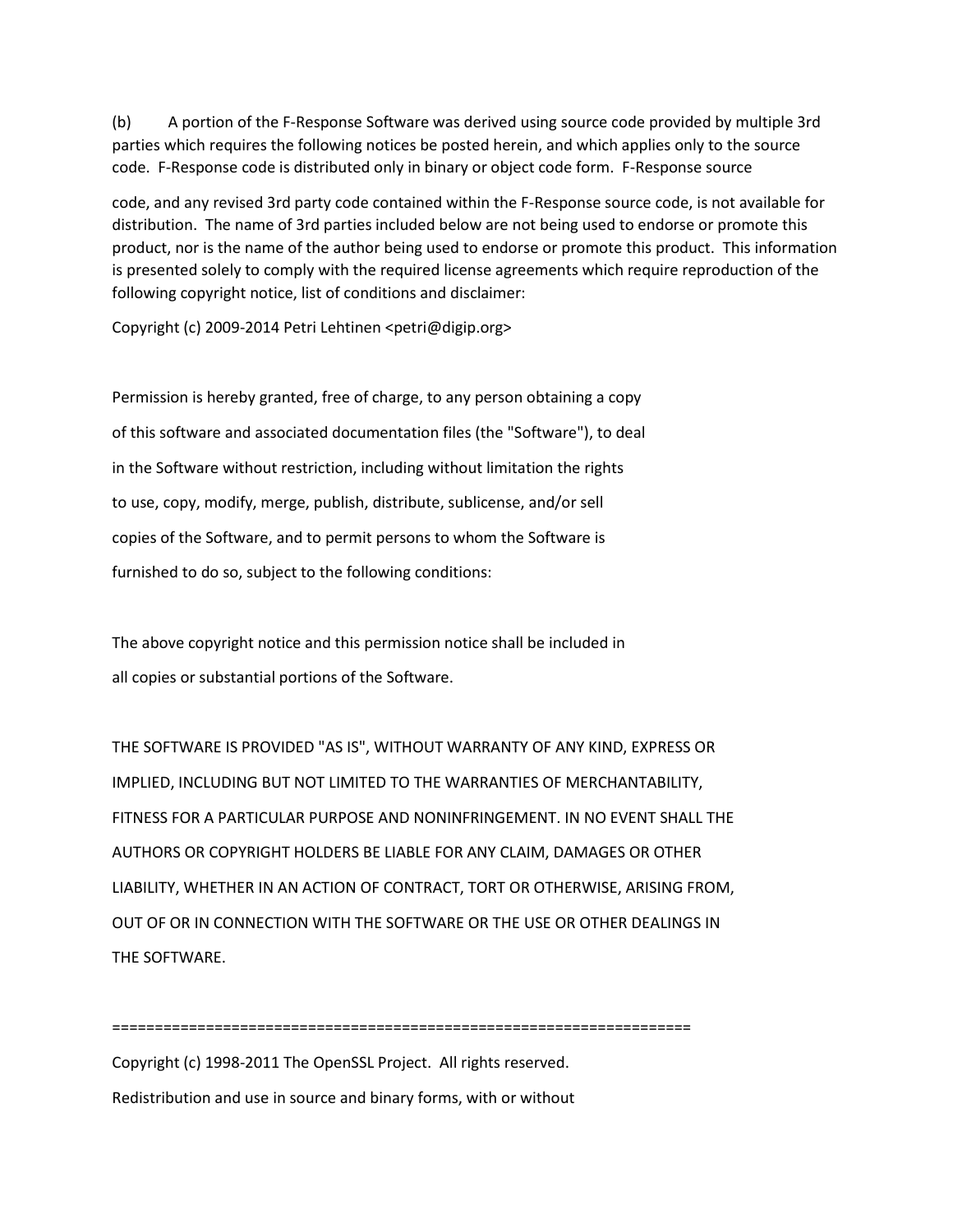modification, are permitted provided that the following conditions are met:

- 1. Redistributions of source code must retain the above copyright notice, this list of conditions and the following disclaimer.
- 2. Redistributions in binary form must reproduce the above copyright notice, this list of conditions and the following disclaimer in the documentation and/or other materials provided with the distribution.
- 3. All advertising materials mentioning features or use of this software must display the following acknowledgment: "This product includes software developed by the OpenSSL Project for use in the OpenSSL Toolkit. (http://www.openssl.org/)"
- 4. The names "OpenSSL Toolkit" and "OpenSSL Project" must not be used to endorse or promote products derived from this software without prior written permission. For written permission, please contact openssl-core@openssl.org.
- 5. Products derived from this software may not be called "OpenSSL" nor may "OpenSSL" appear in their names without prior written permission of the OpenSSL Project.
- 6. Redistributions of any form whatsoever must retain the following acknowledgment:

 "This product includes software developed by the OpenSSL Project for use in the OpenSSL Toolkit (http://www.openssl.org/)"

THIS SOFTWARE IS PROVIDED BY THE OpenSSL PROJECT ``AS IS'' AND ANY EXPRESSED OR IMPLIED WARRANTIES, INCLUDING, BUT NOT LIMITED TO, THE IMPLIED WARRANTIES OF MERCHANTABILITY AND FITNESS FOR A PARTICULAR PURPOSE ARE DISCLAIMED. IN NO EVENT SHALL THE OpenSSL PROJECT OR ITS CONTRIBUTORS BE LIABLE FOR ANY DIRECT, INDIRECT, INCIDENTAL,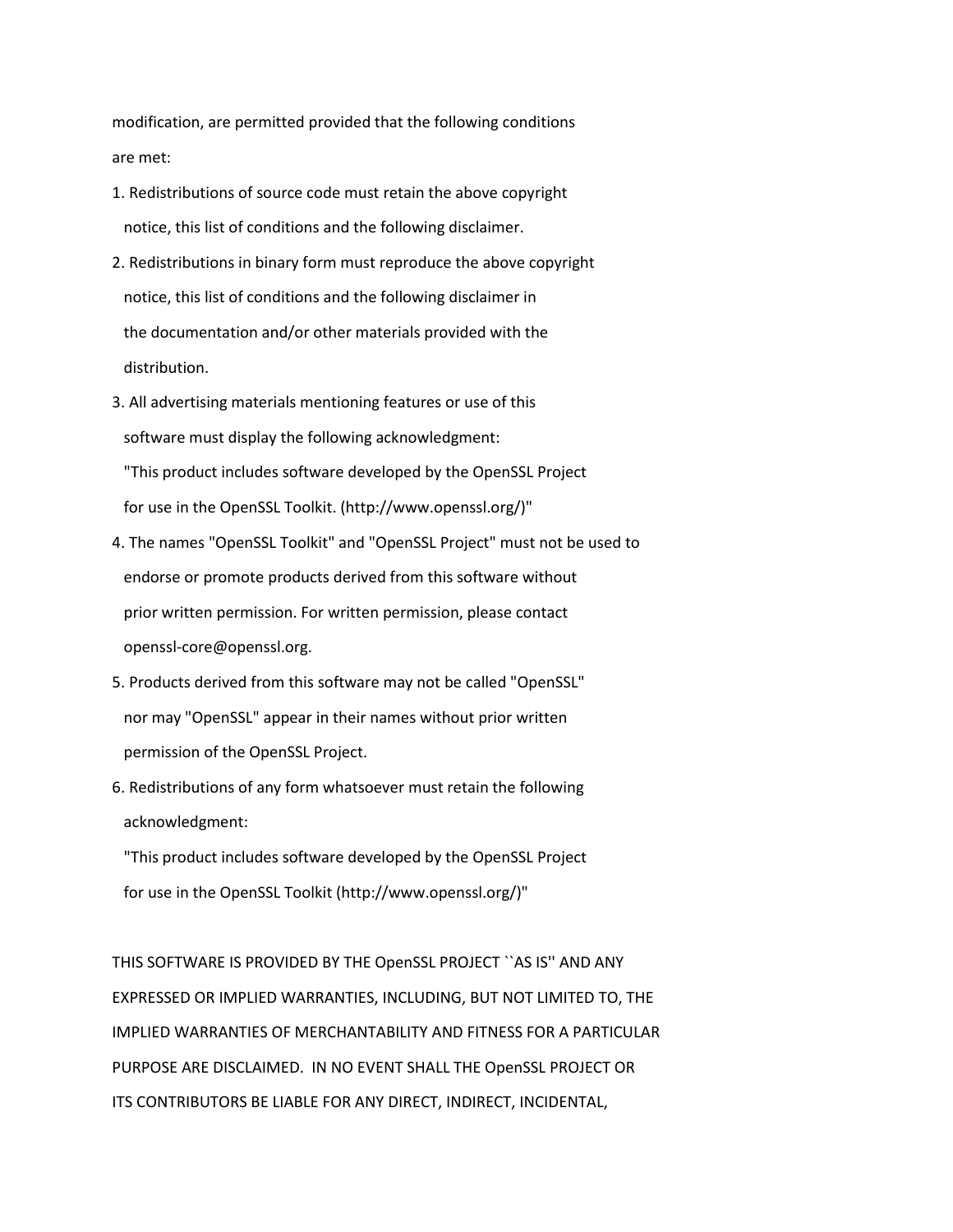SPECIAL, EXEMPLARY, OR CONSEQUENTIAL DAMAGES (INCLUDING, BUT NOT LIMITED TO, PROCUREMENT OF SUBSTITUTE GOODS OR SERVICES; LOSS OF USE, DATA, OR PROFITS; OR BUSINESS INTERRUPTION) HOWEVER CAUSED AND ON ANY THEORY OF LIABILITY, WHETHER IN CONTRACT, STRICT LIABILITY, OR TORT (INCLUDING NEGLIGENCE OR OTHERWISE) ARISING IN ANY WAY OUT OF THE USE OF THIS SOFTWARE, EVEN IF ADVISED OF THE POSSIBILITY OF SUCH DAMAGE.

====================================================================

This product includes cryptographic software written by Eric Young eay@cryptsoft.com). This product includes software written by Tim Hudson (tjh@cryptsoft.com).

Intel License Agreement

Copyright (c) 2000, Intel Corporation

All rights reserved.

- Redistribution and use in source and binary forms, with or without modification, are permitted provided that the following conditions are met:

- Redistributions of source code must retain the above copyright notice, this list of conditions and the following disclaimer.

- Redistributions in binary form must reproduce the above copyright notice, this list of conditions and the following disclaimer in the documentation and/or other materials provided with the distribution.

- The name of Intel Corporation may not be used to endorse or promote products derived from this software without specific prior written permission.

THIS SOFTWARE IS PROVIDED BY THE COPYRIGHT HOLDERS AND CONTRIBUTORS "AS IS" AND ANY EXPRESS OR IMPLIED WARRANTIES, INCLUDING, BUT NOT LIMITED TO, THE IMPLIED WARRANTIES OF MERCHANTABILITY AND FITNESS FOR A PARTICULAR PURPOSE ARE DISCLAIMED. IN NO EVENT SHALL INTEL OR CONTRIBUTORS BE LIABLE FOR ANY DIRECT, INDIRECT, INCIDENTAL, SPECIAL, EXEMPLARY, OR CONSEQUENTIAL DAMAGES (INCLUDING, BUT NOT LIMITED TO, PROCUREMENT OF SUBSTITUTE GOODS OR SERVICES; LOSS OF USE, DATA, OR PROFITS; OR BUSINESS INTERRUPTION) HOWEVER CAUSED AND ON ANY THEORY OF LIABILITY, WHETHER IN CONTRACT, STRICT LIABILITY, OR TORT (INCLUDING NEGLIGENCE OR OTHERWISE) ARISING IN ANY WAY OUT OF THE USE OF THIS SOFTWARE, EVEN IF ADVISED OF THE POSSIBILITY OF SUCH DAMAGE.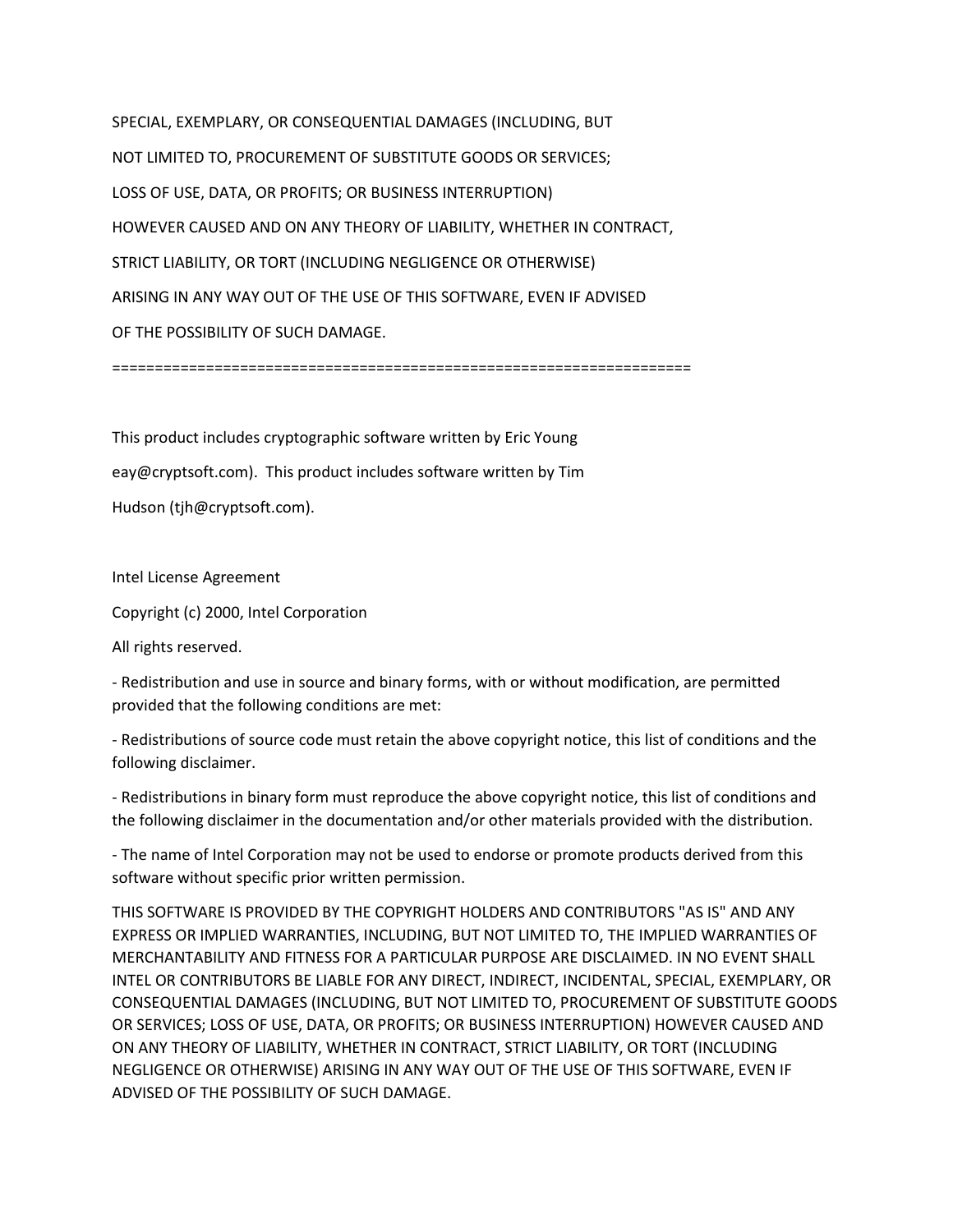Copyright © 2006 Alistair Crooks. All rights reserved.

Redistribution and use in source and binary forms, with or without modification, are permitted provided that the following conditions are met:

1. Redistributions of source code must retain the above copyright notice, this list of conditions and the following disclaimer.

2. Redistributions in binary form must reproduce the above copyright notice, this list of conditions and the following disclaimer in the documentation and/or other materials provided with the distribution.

3. The name of the author may not be used to endorse or promote products derived from this software without specific prior written permission.

THIS SOFTWARE IS PROVIDED BY THE AUTHOR ``AS IS'' AND ANY EXPRESS OR IMPLIED WARRANTIES, INCLUDING, BUT NOT LIMITED TO, THE IMPLIED WARRANTIES OF MERCHANTABILITY AND FITNESS FOR A PARTICULAR PURPOSE ARE DISCLAIMED. IN NO EVENT SHALL THE AUTHOR BE LIABLE FOR ANY DIRECT, INDIRECT, INCIDENTAL, SPECIAL, EXEMPLARY, OR CONSEQUENTIAL DAMAGES (INCLUDING, BUT NOT LIMITED TO, PROCUREMENT OF SUBSTITUTE GOODS OR SERVICES; LOSS OF USE, DATA, OR PROFITS; OR BUSINESS INTERRUPTION) HOWEVER CAUSED AND ON ANY THEORY OF LIABILITY, WHETHER IN CONTRACT, STRICT LIABILITY, OR TORT (INCLUDING NEGLIGENCE OR OTHERWISE) ARISING IN ANY WAY OUT OF THE USE OF THIS SOFTWARE, EVEN IF ADVISED OF THE POSSIBILITY OF SUCH DAMAGE.

Copyright (c) 2011-2014, Loïc Hoguin <essen@ninenines.eu>

Permission to use, copy, modify, and/or distribute this software for any purpose with or without fee is hereby granted, provided that the above copyright notice and this permission notice appear in all copies.

THE SOFTWARE IS PROVIDED "AS IS" AND THE AUTHOR DISCLAIMS ALL WARRANTIES WITH REGARD TO THIS SOFTWARE INCLUDING ALL IMPLIED WARRANTIES OF MERCHANTABILITY AND FITNESS. IN NO EVENT SHALL THE AUTHOR BE LIABLE FOR ANY SPECIAL, DIRECT, INDIRECT, OR CONSEQUENTIAL DAMAGES OR ANY DAMAGES WHATSOEVER RESULTING FROM LOSS OF USE, DATA OR PROFITS, WHETHER IN AN ACTION OF CONTRACT, NEGLIGENCE OR OTHER TORTIOUS ACTION, ARISING OUT OF OR IN CONNECTION WITH THE USE OR PERFORMANCE OF THIS SOFTWARE.

Copyright 2009-2011 Andrew Thompson <andrew@hijacked.us>. All rights reserved.

Redistribution and use in source and binary forms, with or without modification, are permitted provided that the following conditions are met:

 1. Redistributions of source code must retain the above copyright notice, this list of conditions and the following disclaimer.

 2. Redistributions in binary form must reproduce the above copyright notice, this list of conditions and the following disclaimer in the documentation and/or other materials provided with the distribution.

THIS SOFTWARE IS PROVIDED BY THE PROJECT ``AS IS'' AND ANY EXPRESS OR IMPLIED WARRANTIES, INCLUDING, BUT NOT LIMITED TO, THE IMPLIED WARRANTIES OF MERCHANTABILITY AND FITNESS FOR